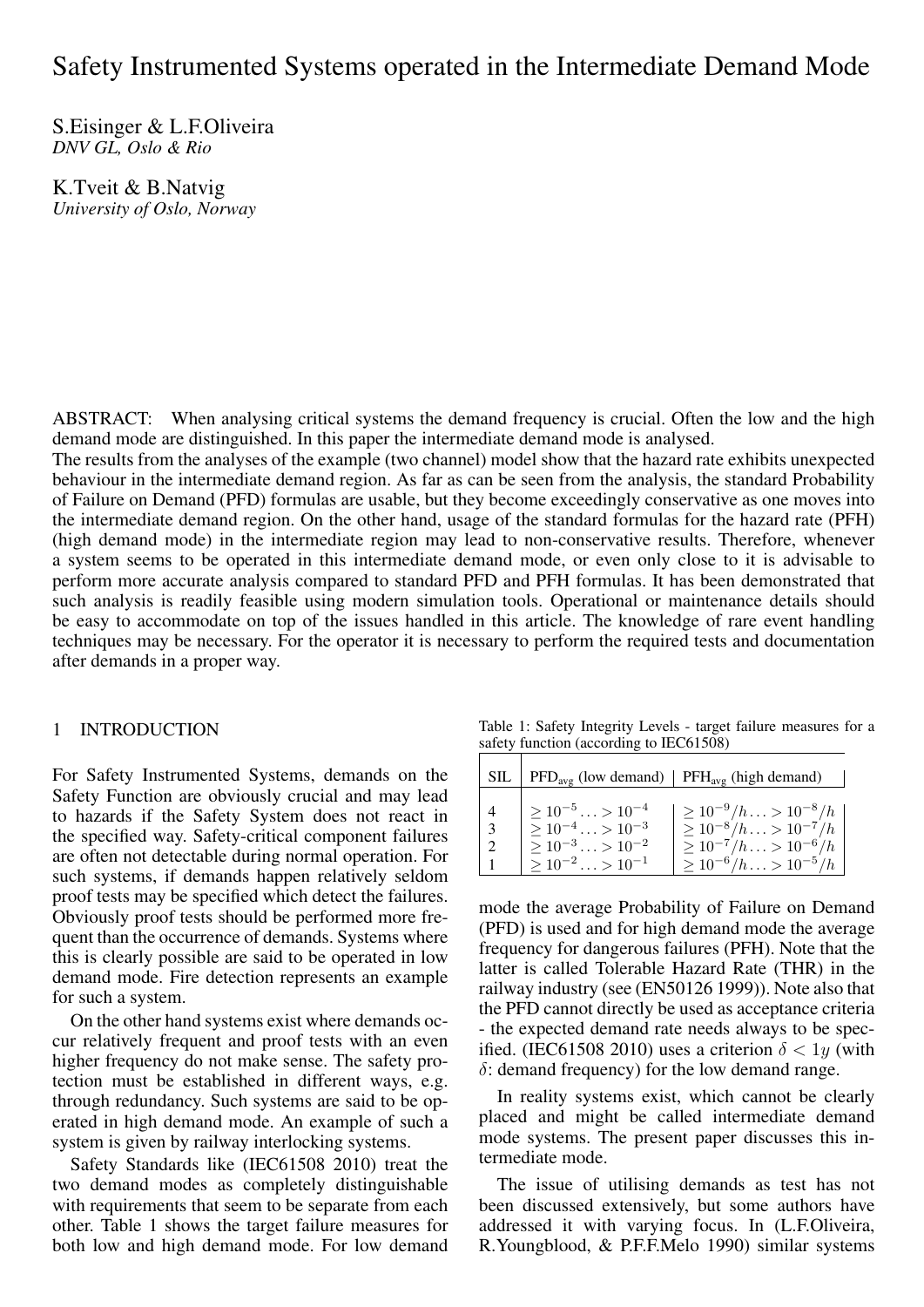as the one discussed here have been analysed. More recently (Y.Liu & M.Rausand 2011) have taken up the issue again using similar systems but focusing on the demand duration. All publications that we are aware of are restricted to the Markov assumption which can be overcome using the analysis techniques discussed here.

# 2 THE MODELS

The analysis of intermediate demand mode systems is not straight forward due to the fact that there is a combination of periodic tests, repair times and demands. The latter are at least not periodic and are often assumed random, with a constant demand rate *δ*. In the extreme regions of (very) low demand rate or (very) high demand rate the system reliability can be readily approximated to a good level of accuracy (see Section 2.1). Another complication is given by the component and system level of detail. While failures, repair and proof testing happens on component level, demand and hazards happen on system level. Component level analysis can be performed by (partial) Markov Analysis, but the extension to the system level renders the analysis at least rather complex and limited to the Markov assumptions.

One method which overcomes all these difficulties is given by Discrete Event Simulation. It shall be demonstrated that even the Rare Events Problem (see (rareEvents 2015)), which is often a challenge in safety system analysis based on simulation can be solved in a satisfactory way.

As the system to be analysed here clearly involves states, generalised state modelling represents a good choice for model representation both on the component and on the system level. The following generalisations with respect to standard Markov State Models are utilised

- *•* The standard Markov assumption that a state transition is only dependent on the current state is not needed. This means also that the involved statistical distributions do not need to be exponential.
- States can have a structure including sub-state systems as serial or parallel systems. This feature is implemented to counter the general tendency that 'flat' state systems can get rather involved even with a moderate amount of states. For the present purpose components are implemented as parallel sub-state systems. The system level issues are modelled in another parallel sub-state system. In this way the model is kept modular, easy to understand and straightforward to extend to e.g. other system configurations like 2oo4.
- States can have variables related to the whole state system or to sub-systems. This feature turns

states into pseudo states in the sense that a state may contain many states as always only the state occupation together with all related variable values fully define the state.

State models thus generalised where proposed by Harel(see (Harel 1987)), which represents also the implementation chosen in this project. The modelling techniques resembles the Petri Net Models (see (Y.Dutuit, F.Innal, A.Rauzy, & J.Signoret 2008)) which have recently been suggested for safety sytem calculations. Both modelling techniques fall into the same class of state-based discrete event simulation, but we believe that the Harel State Charts used here are more intuitive to understand and communicate.

On the component level a rather simple repairable component is modelled. Failures happen with a constant rate  $\lambda$  and are assumed hidden until they are detected by either a demand or a test. Repair takes a time MTTR  $= 1/\mu$ . In the present article we assume that also this time is exponentially distributed. The simplicity of the model is mostly triggered by the wish to be able to compare our results with previously published results. Most assumptions can be made less stringent and more realistic within the framework of the present analysis.

The Harel State Chart model simulated by Extend-Sim for one component is shown in figure 1. The model shows the main states working, undetected failure and repair. The model knows if a failure is detected by demand or proof-test, and is aware of possible demands during the repair time of the system.

Note that this component model has two inputs for the triggers when proof tests are performed or when a demand happens. These are system properties which must therefore come from the super model.

The model of figure 1 runs into a rare-event problem (see (rareEvents 2015)) for high demand rates. This rare event problem is caused by the fact that most demands find the system with all components working and only relatively few demands find one component in the failed state - thereby detecting this failure and initiating repair actions. Even fewer demands cause a system hazard, namely the demands which find both components in a non-working state. Obviously, the system hazard represents the rare event and the many demands which find everything working represent the events which are not really interesting for the analysis, but which use up most of the processing time during a simulation. This problem description contains already the solution to the problem: demands do not really need to be made explicit when not needed - only when at least one component has failed the demand has a function to the system. Moreover, as it is assumed that demands arrive independently from each other, demand generation is not dependent on previous demands and it is thus sufficient to calculate the next demand when a situation arises where this needs to be known, namely when at least one component has failed. This strategy is followed in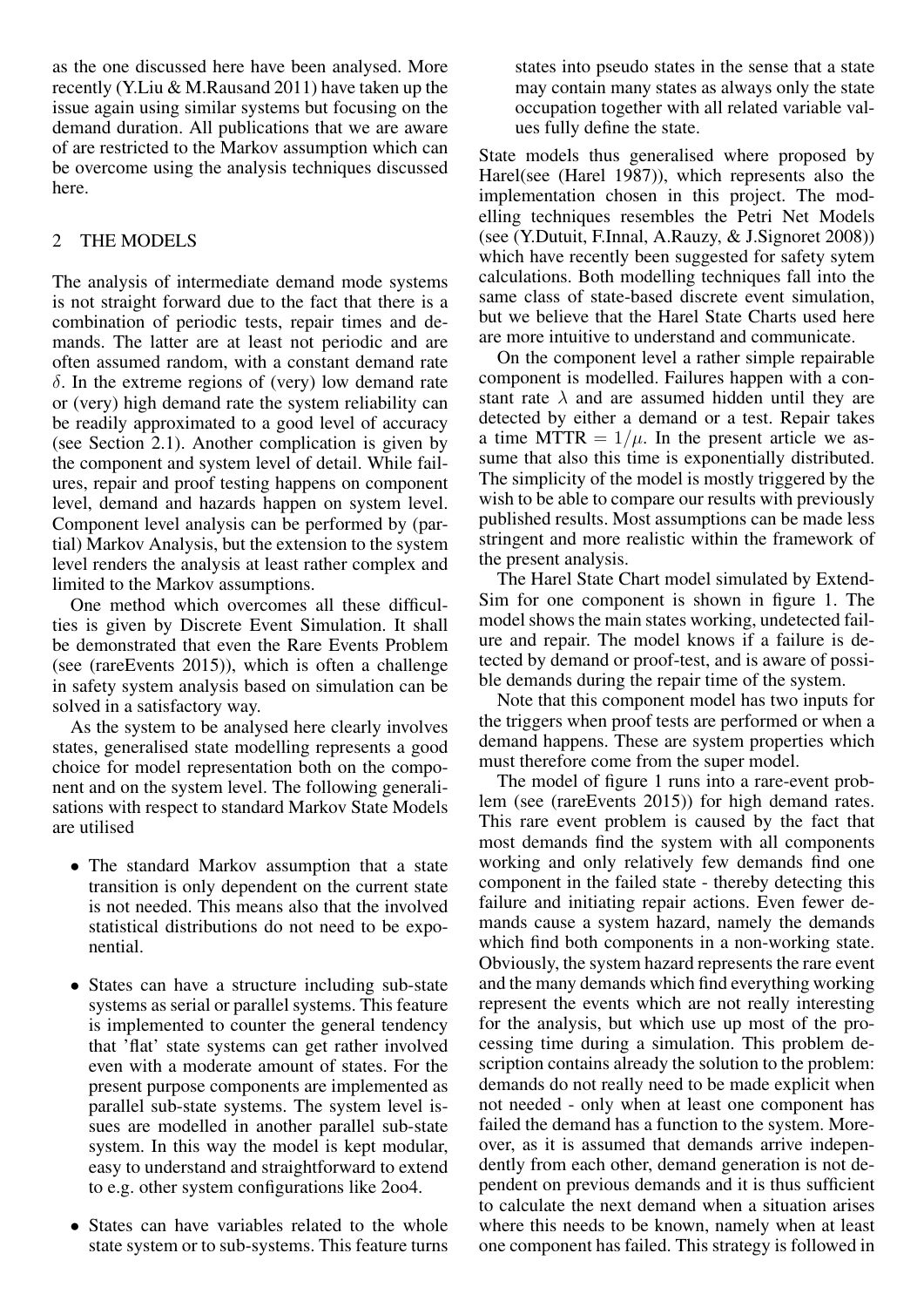

Figure 1: State model of component sub-system

a variant model to figure 1, where the demand input is omitted and the time for the next demand is kept as a system variable. The time for the next demand is calculated by any component which fails and is available for all components in the system.

A similar rare event problem exists in the low demand mode region. When the demand frequency gets low the hazard frequency gets likewise low, but system proof tests are still performed using valuable processing time. Similar to the discussion above, observing that most tests are not actually important for the analysis (namely the tests when all components are working), tests can simply be generated when needed, i.e. when at least one component has failed. In the case of the proof test there is complete dependency between tests, such that it is again possible to calculate the next proof test time at any time of the simulation using the formula 1.

$$
t_{\text{nextTest}} = t + \tau - (t \mod \tau) \tag{1}
$$

Also in this case the test input is omitted and the time for the next test is kept as a system variable which is only updated 'just in time', when at least one component fails.

In high demand mode a single component system does not really make sense in critical applications: either the failure mode in question can be excluded as incredible or redundancy is needed as it is impossible to detect failures and bring the system into a safe state if there is only one component and a high demand frequency. This article is restricted to two component systems as the simplest extension to a single system. The two component system is shown in figure 2 and follows the same rules as given in (L.F.Oliveira, R.Youngblood, & P.F.F.Melo 1990). "C1" and "C2" represents the single channel system illustrated in figure 2.

We distinguish between two models:

online model During repair the system is fully in use. This includes also the possibility that de-



Figure 2: Direct model - reliability model of two component system

mands are received during repair, even if both components are not working.

offline model The system is still in use if one component has failed. If both components have failed and the failures are detected, the system is taken offline for repair.

The related state diagram is shown in figure 3, implementing the states

- State 1 both channels are up
- State 2 one channel is up, and the other is down, but failure is undetected
- State 3 both channels are down, but failures are undetected
- State 4 one channel is up, and the other is under repair (its failure has been detected due to demand)
- State 5 one channel is down, but undetected, and the other is under repair
- State 6 both channels are down, and their failures have been detected due to demand. Note that the transitions from state 6 are somewhat different from (L.F.Oliveira, R.Youngblood, & P.F.F.Melo 1990) due to the fact we assume that both repairs can be done simultaneously.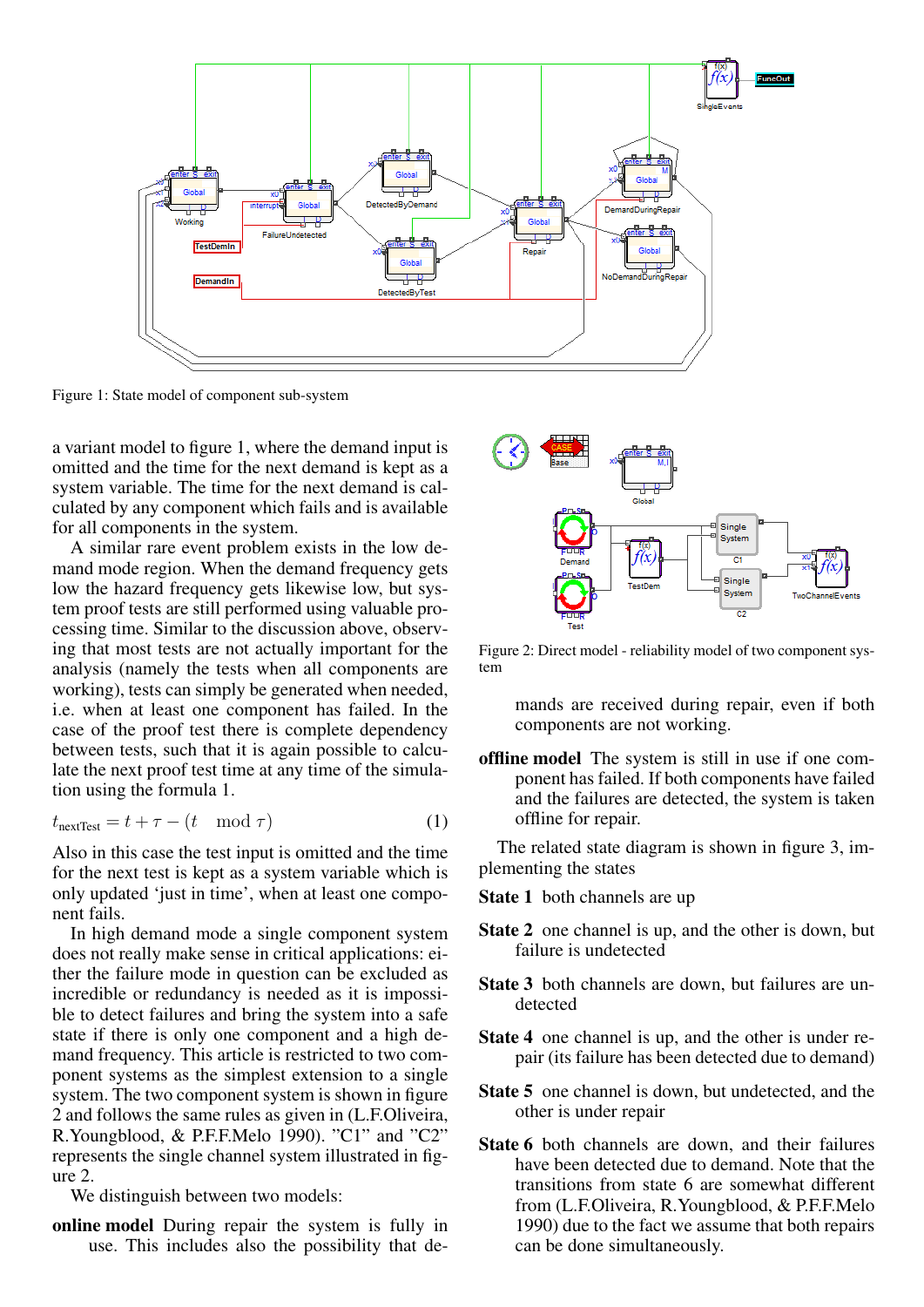Figure 2 represents the two component system model while figure 3 represents the component submodel, which resides in the blocks "C1" and "C2" of the system model. The two figures 2 and 3 illustrate very well the different approach in Harel State Charts modelling compared to traditional state charts. In many ways the system model of figure 2 resembles a Reliability Block Diagram (ref. (A.Høyland & M.Rausand 1994)), but it is in fact more than that because the "TwoChannelEvents" block keeps track of which state each of the components are in at all times. In that way this block contains the relevant states that are illustrated in the state diagram. The model in figure 2 is very well modularised and can be extended to more components in a straightforward way. The model of figure 3 does not offer that. Moreover, Markov modelling is also limited when it comes to the choice of distributions, maintenance details and system safety strategy. This simplified model has mainly been chosen for comparison with previous work.

The blocks in addition to "C1" and "C2" in the system model of figure 2 have the following purpose

- Global Global variable settings which are available for all sub-state models. In our case these are *λ*,  $δ$ ,  $μ$ ,  $τ$ ,  $t$ <sub>nextDemand</sub> and  $t$ <sub>nextTest</sub>. Note that the first three of these could be component level variables (and be chosen different from eachother). Here they are only added for convenience, since they are chosen equal for all components.
- Demand The demand generator. This block triggers demands and communicates them to the components.
- Test The test generator. This block triggers proof tests and communicates them to the components.
- TestDem Since the component blocks need only to know the demands and the combined demands and tests, "TestDem" generates the combined signal from these triggers.

The model of figure 2 represents the model without treatment of rare events. For optimised treatment of rare events the model must be modified into the model shown in figure 4.

Clearly the explicit generation of demands and tests is not present any more in figure 4. In the case of online repair another rare event problem is revealed, namely the demands during repair of both components, which become many events in the case of high demand frequency. Instead of explicitly generating these demands, only the state 'DemandDuringRep' is modelled. When this state finishes a representative number of additional demands is sampled through a Poisson distribution according to the demand rate and the time interval. This issue represents a solution to a system level rare event problem.



Figure 3: State diagram of the two-channel model where each transfer of state is exponentially distributed with the corresponding parameter.



Figure 4: Reliability model of two component system optimised for dealing with the rare event problem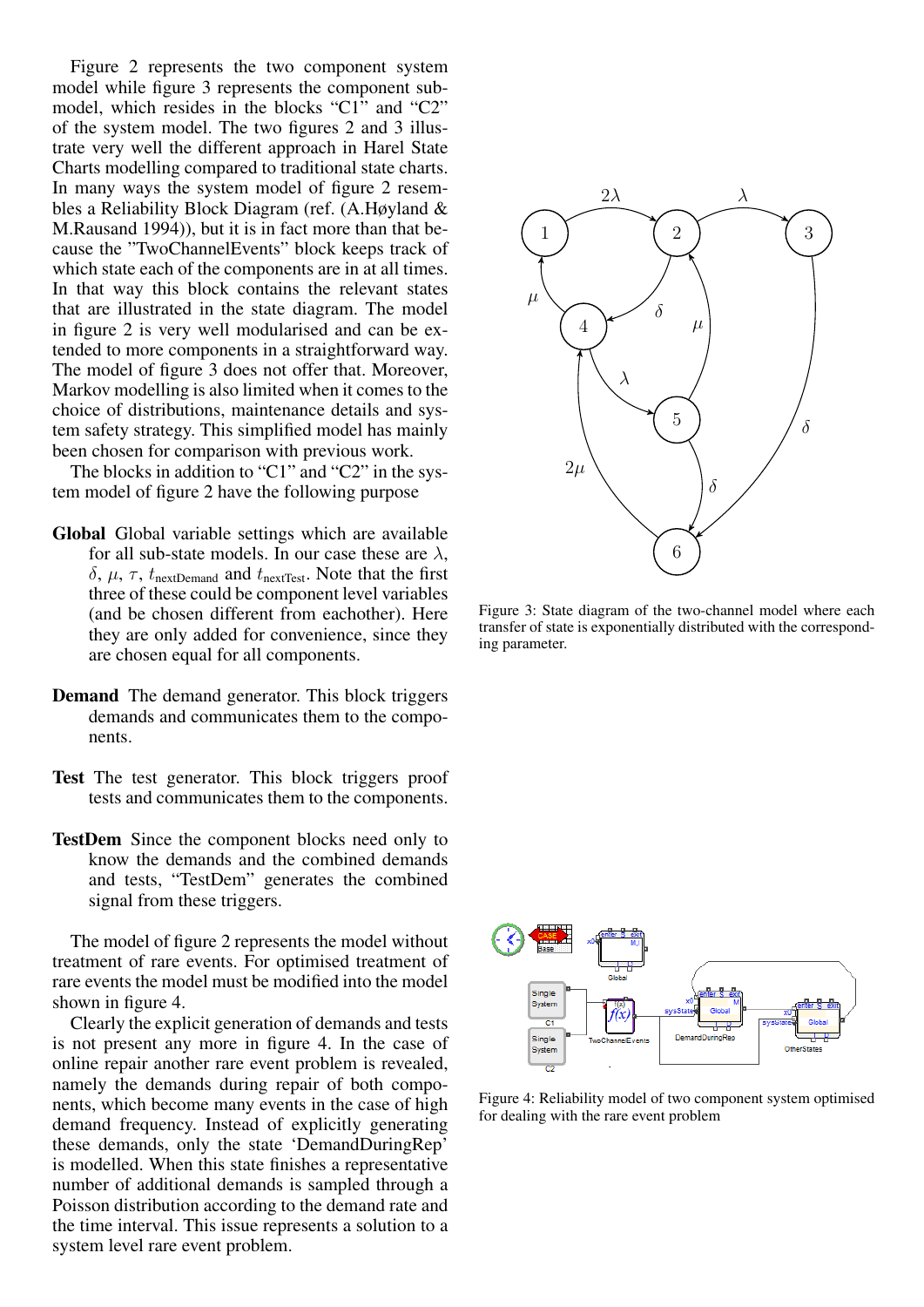With respect to figure 3 the hazard rate for an offline case is found by:

$$
\hat{\eta}_{\text{offline}} = \frac{\text{\# events in states 3 and 5}}{\text{simulation time}} \tag{2}
$$

because these two states represent hazardous events when a demand occurs. For the online case the hazard rate is:

$$
\hat{\eta}_{\text{online}} = \frac{\text{\# events in states 3, 5 and 6}}{\text{simulation time}} \tag{3}
$$

where the additional state 6 represents the additional demands during repair discussed above.

### 2.1 *Asymptotes*

The asymptotes for the hazard rate for small and high demand rates can be calculated analytically.

In the low demand range the demands de-couple from the failures such that the traditional PFD can be calculated for a two channel system. The hazard rate becomes (see (IEC61508 2010), part 6, B.3.2.2)

$$
\eta_{\text{low demand}} \simeq \delta \cdot 2\lambda^2 \left(\frac{\tau}{2} + \frac{1}{\mu}\right) \cdot \left(\frac{\tau}{3} + \frac{1}{\mu}\right) \tag{4}
$$

This formula can be derived through Markov analysis or through reasoning about failure rates and equivalend down times

In the high demand range the repair time dominates the hazards. In the case of offline repair the state 5 of figure 3 dominates. I.e. one channel is under repair and the other fails and the failure is detected by the demand. This leads to the formula

$$
\eta_{\text{high demand ofline}} \simeq \frac{2\lambda^2 \mu}{\lambda^2 + 2\lambda\mu + \mu^2} \tag{5}
$$

In the case of online repair, the additional failures during the time when both components are repaired come in addition and are dominant for very high demand rates. The respective formula becomes

$$
\eta_{\text{high demand online}} \simeq \frac{\delta\lambda^2}{\lambda^2 + 2\lambda\mu + \mu^2} \tag{6}
$$

The last two equations are either obtained through calculating the equilibrium Markov solutions or through approximations with respect to repairable systems (see also (L.F.Oliveira, R.Youngblood, & P.F.F.Melo 1990).

## 3 RESULTS

The problem at hand and the models introduced in section 2 contain the following parameters



Figure 5: Offline repair results for the direct model and the rare events optimised model for  $\tau = 0.1$  over a wide demand range

- **Failure rate**  $\lambda$  The rate at which the components of the system fail. It is assumed that  $\lambda$  is constant and that the failure rates of all components of the system are equal.
- **Demand rate**  $\delta$  The rate of demands on the safety system. This is a system parameter.
- **Proof test interval**  $\tau$  The interval for proof tests of the system components. It is assumed that proof tests are performed periodically and that all components are tested at the same time.
- **Repair rate**  $\mu$  The repair rate  $\mu = 1/MTTR$  for a component after a failure is detected. Within generalised state modelling it is not necessary to assume a constant repair rate. In any case, when a failure mode is known it is often more realistic to assume a constant repair time. Still, in this paper a constant rate is assumed for easy comparison with previous work.

Without loss of generality  $\lambda = 1$  is set throughout this paper, i.e. the time unit is set equal to the mean time between failures of a single component. As repair rate  $\mu = 200$  is used as a 'typical' repair rate.

Results for  $\tau = 0.1$  are shown in figure 5. It is clearly seen that the direct model is limited in the demand range at least in the high demand mode area both for online and offline repair. For demand rates above about  $100\lambda$  the simulation times for the direct model become too long to be practicably feasible. In the area where both models can produce results, the results coincide well within statistical accuracy. The rare events problem in the low demand range does not become visible for demand rates down to  $0.01\lambda$ .

With the choice of time scale as  $\lambda$  and  $\mu = 200$  as typical values, this leaves two parameters to be varied in a suitable range and the resulting system hazard rate. The results for offline repair are shown in figure 6. Similar results for online repair are shown in figure 7. As the frequency of proof-tests decreases, the intermediate mode has a greater effect on the system. There is a larger deviation from the simulated results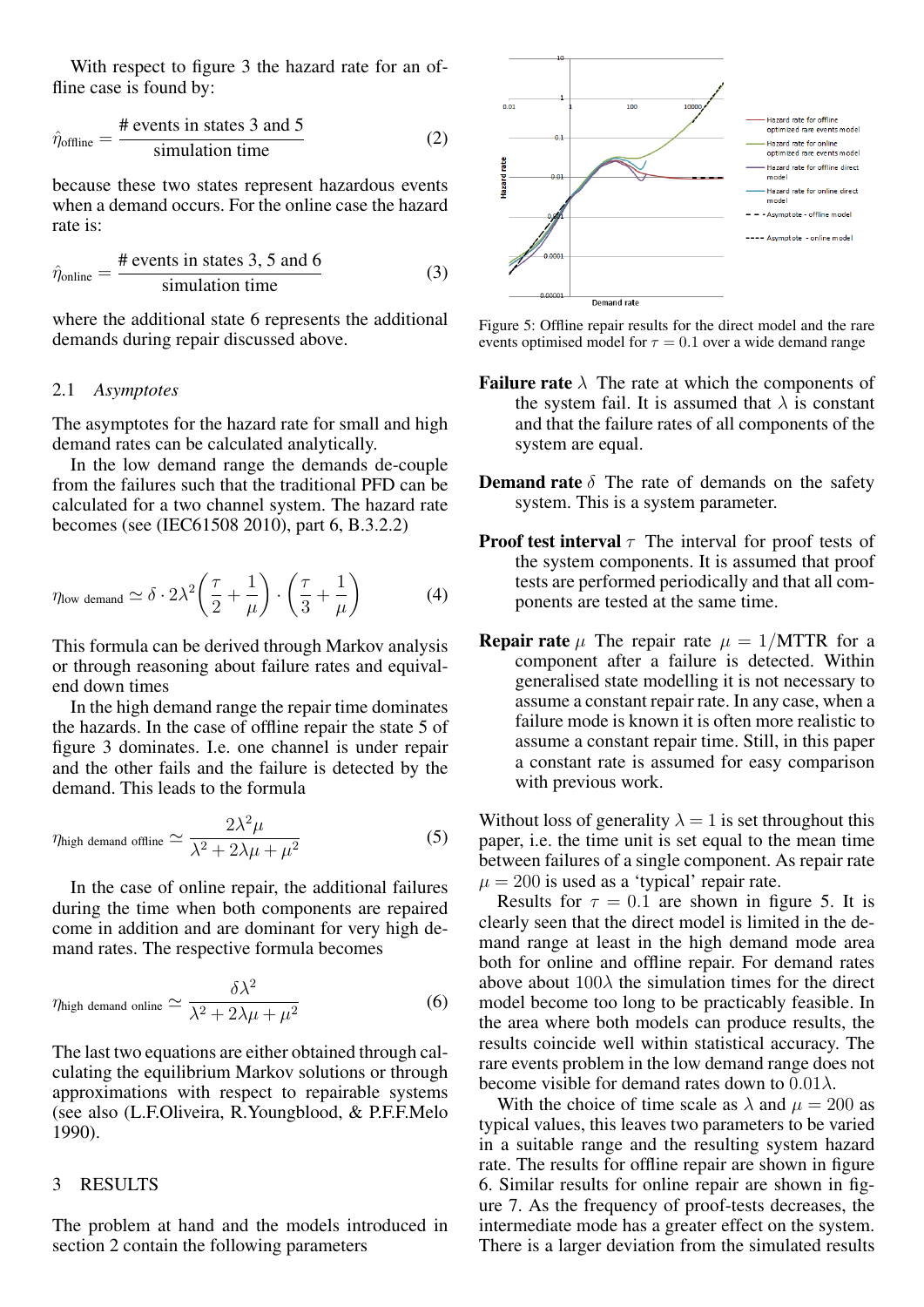

Figure 6: Offline repair results using the rare events optimised model for various  $\tau$  over a wide demand range.  $\mu = 200$ 



Figure 7: Online repair results using the rare events optimised model for various  $\tau$  over a wide demand range.  $\mu = 200$ 

and the asymptotic formulas normally used for PFD and PFH calculation.

The asymptotes as discussed in section 2.1 are confirmed well in all plots, as illustrated for one case  $(\tau = 0.1)$  in figure 5. When the demand rate increases the hazard rate for the offline model approaches towards the hazard rate given by the assymptotic equation 5. For the online model, equation 6 shows that the hazard rate increases with the demand rate.

The plots exhibit an unexpected pair of extreme points which are most marked for large proof test times. The top point is due to the fact that demands become effective as tests when the demand rate increases. In this way failures of single components are detected earlier, reducing the chance for double failures and hazards. On the other hand there is the repair time which contradicts this effect since failures and demands during repair can increase the hazard rate. The asymptotic formula which explains the low demand region does not take these effects into account. The effect diminishes when the proof test interval is reduced and seems to vanish altogether for very small proof test intervals. There is a similar dependency on  $\mu$  which is not elaborated here. Together these results confirm the above explanation of the pair of extreme points.

#### 4 DISCUSSION AND CONCLUSIONS

The results from section 3 show clearly that the hazard rate exhibits unexpected behaviour in the intermediate demand region. As far as can be seen from the analysis, the standard PFD formulas are usable, but they become exceedingly conservative as one moves into the intermediate demand region. According to (IEC61508 2010) the PFH formula should be used for  $\delta$  > 1*y*. In this case the asymptotic hazard rate renders non-conservative results in the intermediate region . Therefore, whenever a system seems to be operated in this demand mode, or even only close to it, it is advisable to perform more accurate analysis compared to standard PFD and PFH formulas. It has been demonstrated that such analysis is readily feasible using modern simulation tools. Operational or maintenance details should be easy to accommodate on top of the issues handled in this article. The knowledge of rare event handling techniques may be necessary.

As the usage of demands as effective tests is crucial for gaining the advantage of an improved hazard rate it is important that

- demands are properly recorded in relevant systems
- the necessary tests on the components are performed and the results recorded, such that the demand can actually be used as an effective test

The analysis performed here can be extended towards a number of additional points in order to better understand the details. Without claiming completeness the following issues would be interesting

- systematic analysis of the dependencies on the repair rate *µ*
- more realistic distributions (e.g. constant repair time)
- other system architectures (e.g. more general koon architectures including also common cause failures)
- other possible maintenance strategies (e.g. take the system offline when only one working component is left)

#### REFERENCES

- A.Høyland & M.Rausand (1994). *System reliability theory; models, statistical methods and applications* (2 ed.). Wiley.
- EN50126 (1999). *Railway applications The specification and demonstration of Reliability, Availability, Maintainability and Safety (RAMS)* (1 ed.). CENELEC.
- Harel, D. (1987). Statecharts: A visual formalism for complex systems. *Science of Computer Programming 8*, 231–274.
- IEC61508 (2010). *Functional safety of electrical/electronic/programmable electronic safety-related systems* (2.0 ed.). iec.ch: IEC.